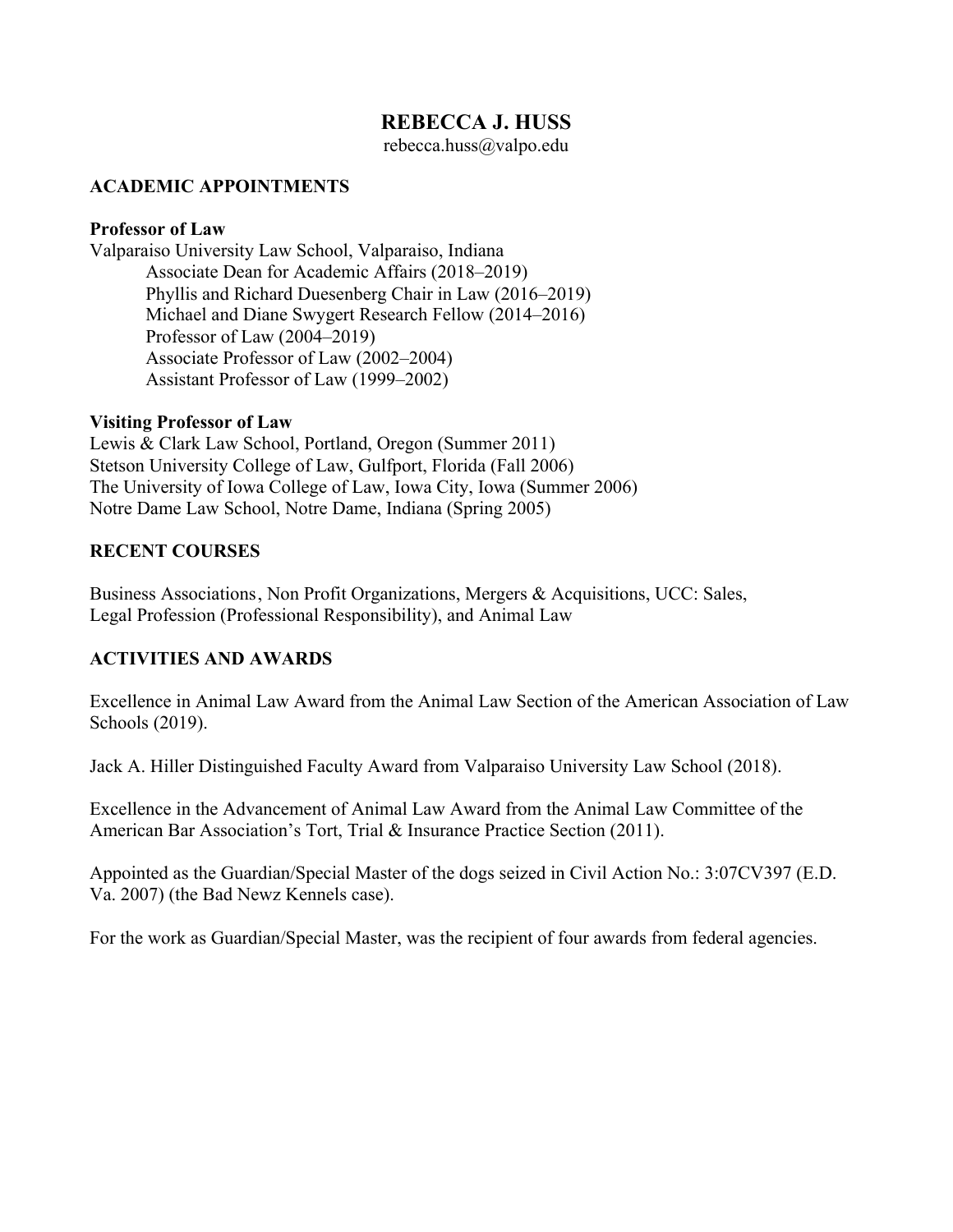# **PUBLICATIONS**

*Pups, Paperwork and Process: Confusion and Conflict Regarding Service and Assistance Animals*,  $(for the coming 20 NEVADA L. J.$   $(2020)$ ).

*Canines at the Company, Felines at the Factory: The Risks and Rewards of Incorporating Service Animals and Companion Animals into the Workplace*, 123 DICKINSON L. REV. 263 (2019).

*Canines in the Classroom Redux: Applying the ADA or the IDEA to Determine Whether a Student Should be Allowed to be Accompanied by a Service Animal at a Primary or Secondary Educational Institution*, 35 TOURO L. REV. 235 (2019) (Symposium).

*Hounds at the Hospital, Cats at the Clinic: Challenges Associated with Service Animals and Animal-Assisted Interventions in Healthcare Facilities*, 40 U. HAWAI'I L. REV. 53 (2018).

*Canines in the Classroom: Issues Relating to Service Animals in Primary and Secondary Educational Institutions After Fry v. Napoleon Community Schools*, 24 ANIMAL L. 53 (2017) (Symposium).

*Ensuring Effective Tools for a Challenging Task: Amending the Animal Welfare Act's Animal Fighting Venture Civil Asset Forfeiture Provision*, 78 U. PITT. L. REV. 399 (2017).

Legal and Policy Issues for Classrooms with Animals, in HOW ANIMALS HELP STUDENTS LEARN: RESEARCH AND PRACTICE FOR EDUCATORS AND MENTAL-HEALTH PROFESSIONALS (co-authored with Aubrey Fine) (2017).

*Legal and Policy Issues for Animal Assisted Interventions with Special Populations*, 21 APPLIED DEVELOPMENTAL SCIENCE 217 (2017).

*Canines in the Classroom Revisited: Recent Developments Relating to Students' Utilization of Service Animals at Primary and Secondary Educational Institutions*, 9 ALB. GOV'T L. REV. 1 (2016) (Symposium).

*A Conundrum for Animal Activists: Can or Should the Current Legal Classification of Certain Animals Be Utilized to Improve the Lives of All Animals? The Intersection of Federal Disability Laws and Breed-Discriminatory Legislation*, 2015 MICH. ST. L. REV. 1561 (2015) (Symposium).

*Re-evaluating the Role of Companion Animals in the Era of the Aging Boomer*, 47 AKRON L. REV. 497 (2014).

*Canines (and Cats!) in Correctional Institutions: Legal and Ethical Issues Relating to Companion Animal Programs*, 14 NEVADA L. J. 25 (2013).

*Canines on Campus: Companion Animals at Postsecondary Educational Institutions,* 77 MISSOURI L. REV. 417 (2012).

*Canines in the Classroom: Service Animals in Primary and Secondary Educational Institutions*, 4 J. ANIMAL L. AND ETHICS 11 (2011).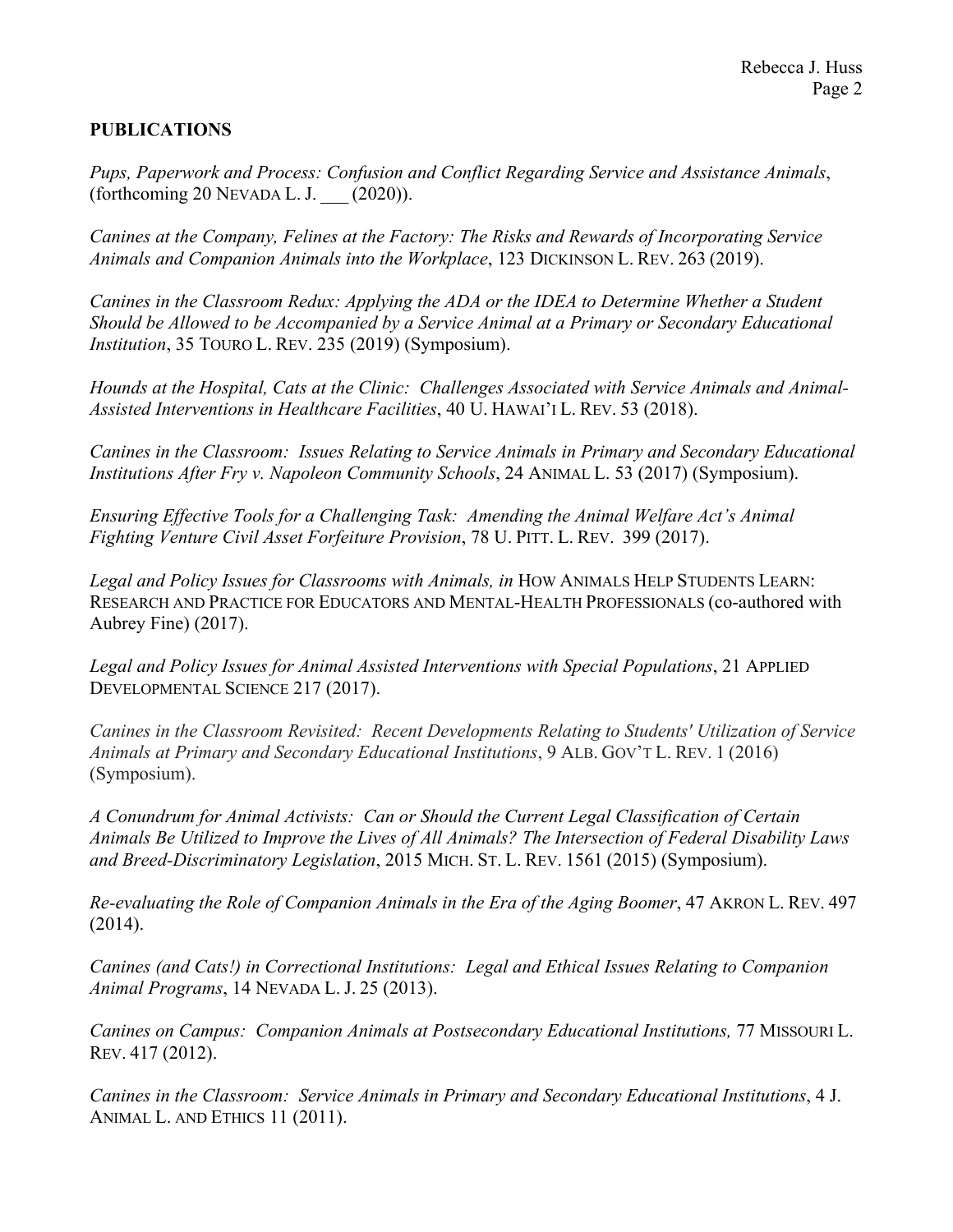*Why Context Matters: Defining Service Animals Under Federal Law*, 37 PEPP. L. REV. 1163 (2010).

*The Pervasive Nature of Animal Law: How the Law Impacts the Lives of People and Their Animal Companions*, 43 VAL. L. REV. 1131 (2009).

*Why Animal Law Matters: Establishing an Animal Law Section in An Era of Emerging Issues* 52-Mar RES GESTAE 37 (2009).

*Lessons Learned: Acting as Guardian/Special Master in the Bad Newz Kennels Case*, 15 ANIMAL L. 69 (2008).

*Issues Relating to Companion Animals in Housing, in* ANIMAL LAW AND THE COURTS: A READER (Taimie L. Bryant, Rebecca J. Huss & David N. Cassuto eds., 2008).

*Rescue Me: Legislating Cooperation Between Animal Control Authorities and Rescue Organizations*, 39 CONN. L. REV. 2059 (2007).

*No-Pets Allowed: Housing Issues and Companion Animals*, 11 ANIMAL L. 69 (2005).

*Recent Developments in Animal Law*, 40 TORTS, TRIAL & INS. PRAC. J. 233 (2005).

*Valuation in Veterinary Malpractice*, 35 LOY U. CHI. L. J. 479 (2004).

*Separation, Custody and Estate Planning Issues Relating to Companion Animals*, 74 U. COLO. L. REV. 183 (2003).

*Valuing Man's and Woman's Best Friend: The Moral and Legal Status of Companion Animals*, 86 MARQ. L. REV. 47 (2002).

*Revamping Veil Piercing for All Limited Liability Entities: Forcing the Common Law Doctrine into the Statutory Age*, 70 U. CIN. L. REV. 95 (2001).

# **EDUCATION**

**The University of Iowa College of Law**, Iowa City, Iowa

Master of Laws in International and Comparative Law, 1995 Thesis: *Comparison of International Commercial Dispute Resolution Methods from the Perspective of a United States' Client* (Completed May 1995)

**University of Richmond School of Law**, Richmond, Virginia

Juris Doctor *magna cum laude*, 1992 Class Rank 1/140 Member, *University of Richmond Law Review* and McNeill Law Society Recipient of the Following Academic Performance Awards: J. Westwood Smithers Medal, Charles T. Norman Award, Michie Company Prize, Cudlipp Medal, Hornbook Award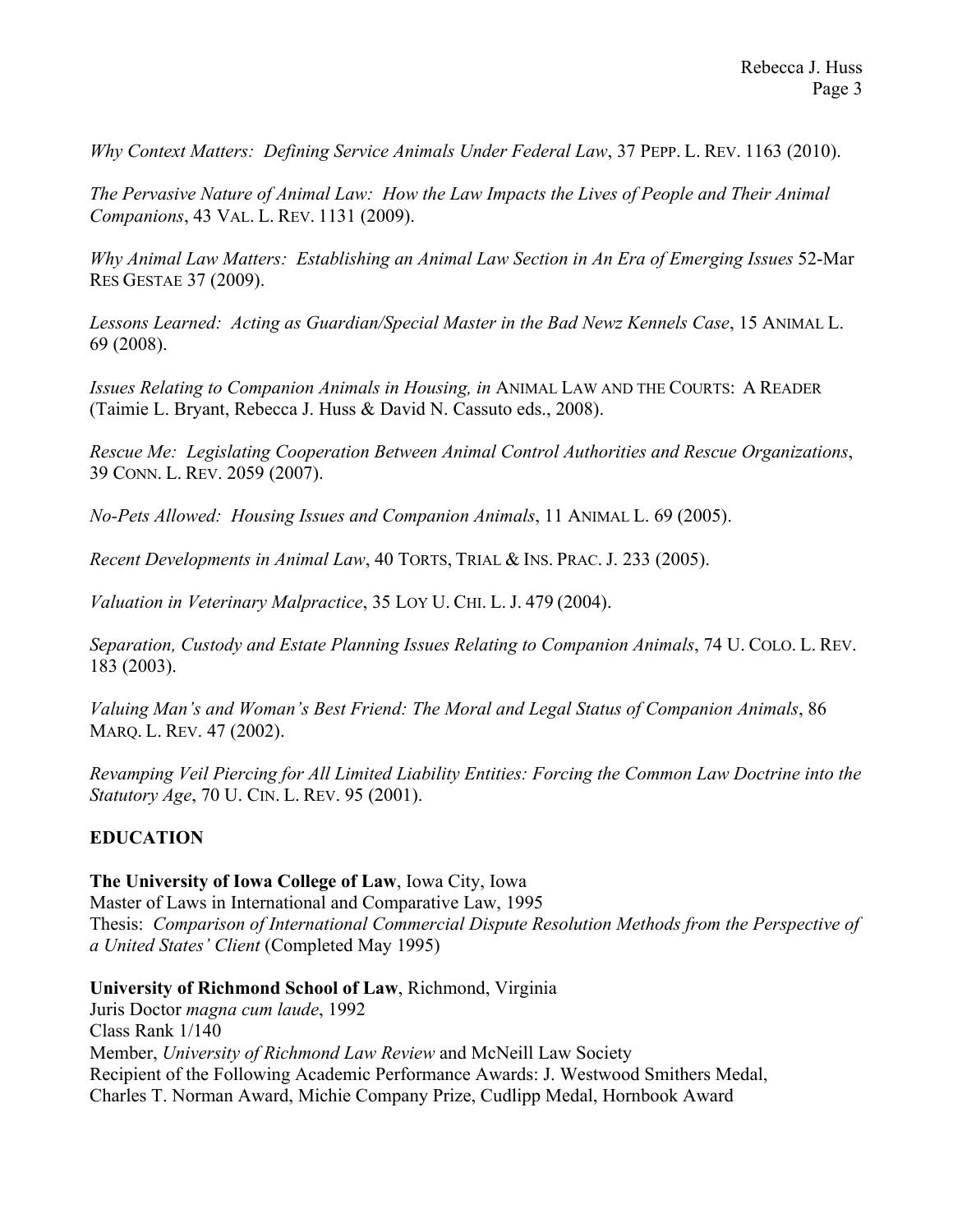**Cambridge University**, Cambridge, England Emmanuel College, Summer 1990

**University of Northern Iowa**, Cedar Falls, Iowa Bachelor of Arts in Economics, 1989 Minor in International Studies Graduated with Highest Honors Waterloo Symphony Orchestra

**Kansai University of Foreign Studies**, Osaka, Japan Studied International Economics and Japanese during the 1987-1988 Academic Year

#### **OTHER PROFESSIONAL LEGAL EXPERIENCE**

#### **Best Friends Animal Society**, Kanab, Utah

General Counsel (July 2019 to Present) Advise large animal advocacy organization on wide-range of topics including legal issues in the areas of contracts, torts, nonprofit, and animal law.

#### **Wyeth (Formerly American Home Products Corporation)**, Overland Park, Kansas

Attorney for Fort Dodge Animal Health Division (May 1998 to July 1999) Advised division on general corporate and business matters including contracting, distribution, and advertising issues.

#### **Husch Blackwell (Formerly Blackwell Sanders),** Kansas City, Missouri

Associate in the Corporate Department (Mar. 1996 to Apr. 1998) Practiced in a firm of approximately 200 attorneys. Primary emphasis on general business issues including mergers and acquisitions. Focused on transborder acquisitions and contracting matters.

**Perkins Coie**, Seattle, Washington

Corporate Finance and Business/Tax/International Departments Associate (October 1992 to July 1994), Summer Associate from May 1991 to August 1991 General corporate practice in a firm of approximately 330 attorneys. While in both departments, worked on international matters with partners throughout the firm.

# **PROFESSIONAL ASSOCIATIONS AND BAR LICENSES**

American Association of Law Schools – Animal Law Section Chair (2010), Chair-Elect (2009), Executive Committee (2008, 2015–2017) American Bar Association – Tort, Trial and Insurance Practice Section (TIPS) TIPS Animal Law Committee: Vice Chair (2008–2011, 2014–2019), Immediate Past Chair (2013–2014), Chair (2012–2013), Chair-Elect (2011–2012), Chair-Elect Designee (2010–2011), Co-Chair, Companion Animal Subcommittee (2009–2011) TIPS Robert B. McKay Law Professor Awards Committee: Chair (2017–2019), Chair-Elect (2016–2017), Member (2015–2016) TIPS Law in Public Service Committee: (2013–2019) Indiana State Bar Association – Special Committee on Animal Law Co-Chair (2009–2010)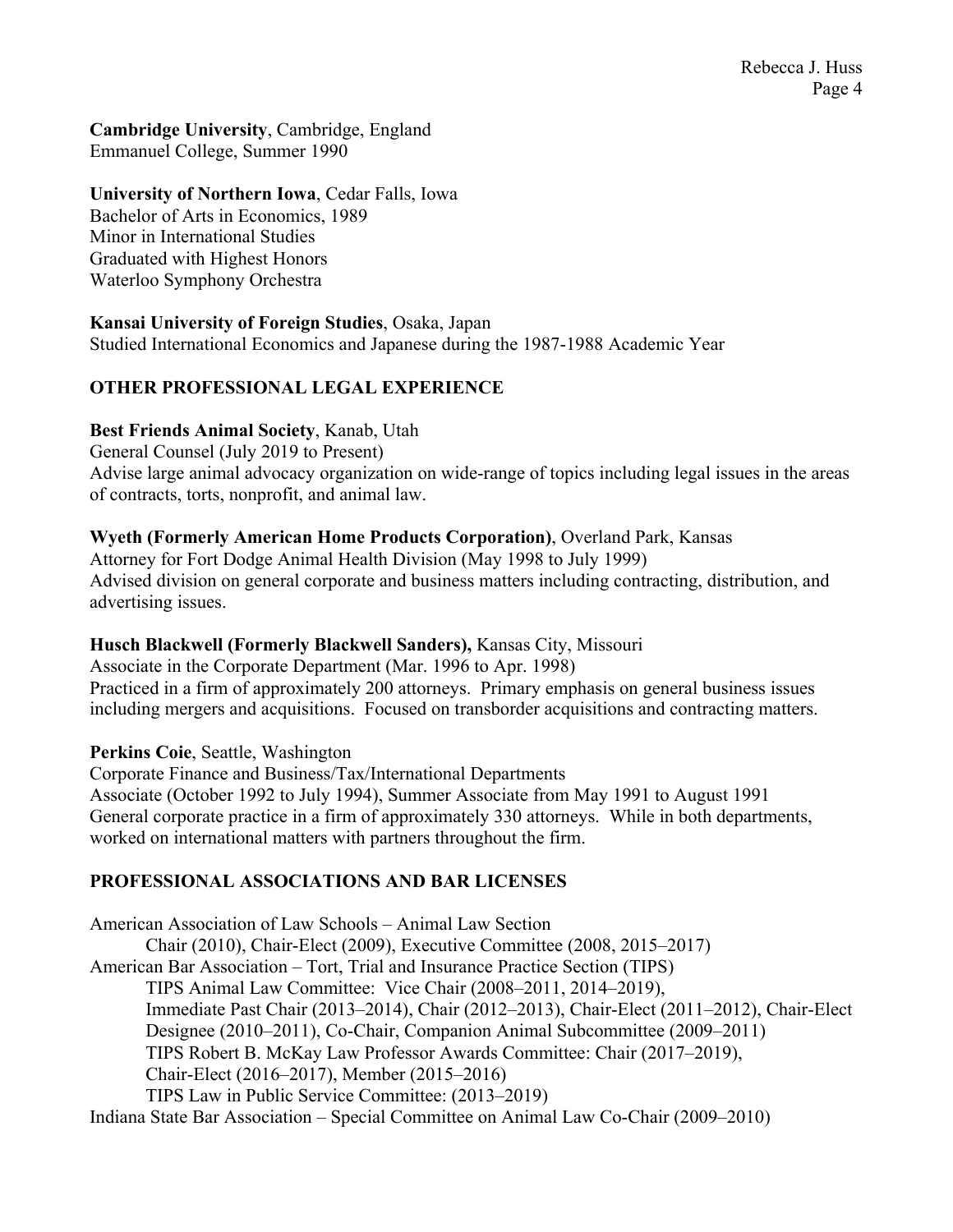Admitted to Practice: Kansas (September 1996) (inactive status) Missouri (April 1996) Iowa (June 1995) Washington (November 1992) (inactive status)

# **SELECTED RECENT LAW SCHOOL SERVICE**

Director of the Honors Program (May 2016–May 2019) Co-Director of the Honors Program (August 2014–May 2016) Faculty Advisor for Law Review (May 2017–May 2019) Chair of the Tenured Faculty (May 2016–June 2018)

# **SELECTED PRESENTATIONS**

*Shake on It: Negotiating Animal Contracts*, 2019 Best Friends National Conference, Best Friends Animal Society (Dallas, Texas, July 26, 2019)

*Differing Definitions: Service and Assistance Animals*, 10th Annual Animal Law Conference, Illinois State Bar Association (Chicago, Illinois, March 1, 2019)

*How the Law Can Help (or Hinder) the Ability to Keep Elders and Their Companion Animals Together in Their Homes*, Human-Animal Interaction: Impacts and Issues of Pet Ownership for Community Dwelling Older Adults, Gerontology Society of America Annual Scientific Meeting (Boston, Massachusetts, November 15, 2018)

*The Differing Definitions of Service and Assistance Animals Under Federal Law*, Hot Topics in Animal Law, Indiana State Bar Association & Indiana University Robert H. McKinney School of Law (Indianapolis, Indiana, September 21, 2018)

*The Role of the Guardian/Special Master in the Bad Newz Kennels Case & The Federal Animal Welfare Act's Animal Fighting Provisions*, Notre Dame Law School, SALDF Organization Event (South Bend, Indiana, March 6, 2018) and Lewis & Clark Law School, SALDF Organization Event (Portland, Oregon – Presentation via Videoconferencing, February 15, 2018)

*Assistance Animals: Case Law and Regulation – What You Need to Know* and *A Rare Look into the Bad Newz Kennels Case: Ten Years Later*, Central and Southern Illinois Animal Law Conference, Illinois State Bar Association (Carbondale, Illinois, February 9, 2018)

*Challenges in the U.S. Relating to Service and Assistance Animals*, CBABC Animal Law – Professional Development Joint Conference 2018 (Vancouver, B.C., Canada, February 3, 2018)

*The Bad Newz Kennels and Role of Guardian/Special Master & The Federal Animal Welfare Act's Animal Fighting Prohibition Provisions and Limitations*, Educational Event for the Monroe County Humane Association (Bloomington, Indiana – Presentation via Videoconferencing, October 25, 2017)

*Air Carrier Access Act and Assistance Animals on Campus,* Assistance Animals: What You Need To Know, American Bar Association (Webinar, May 9, 2017)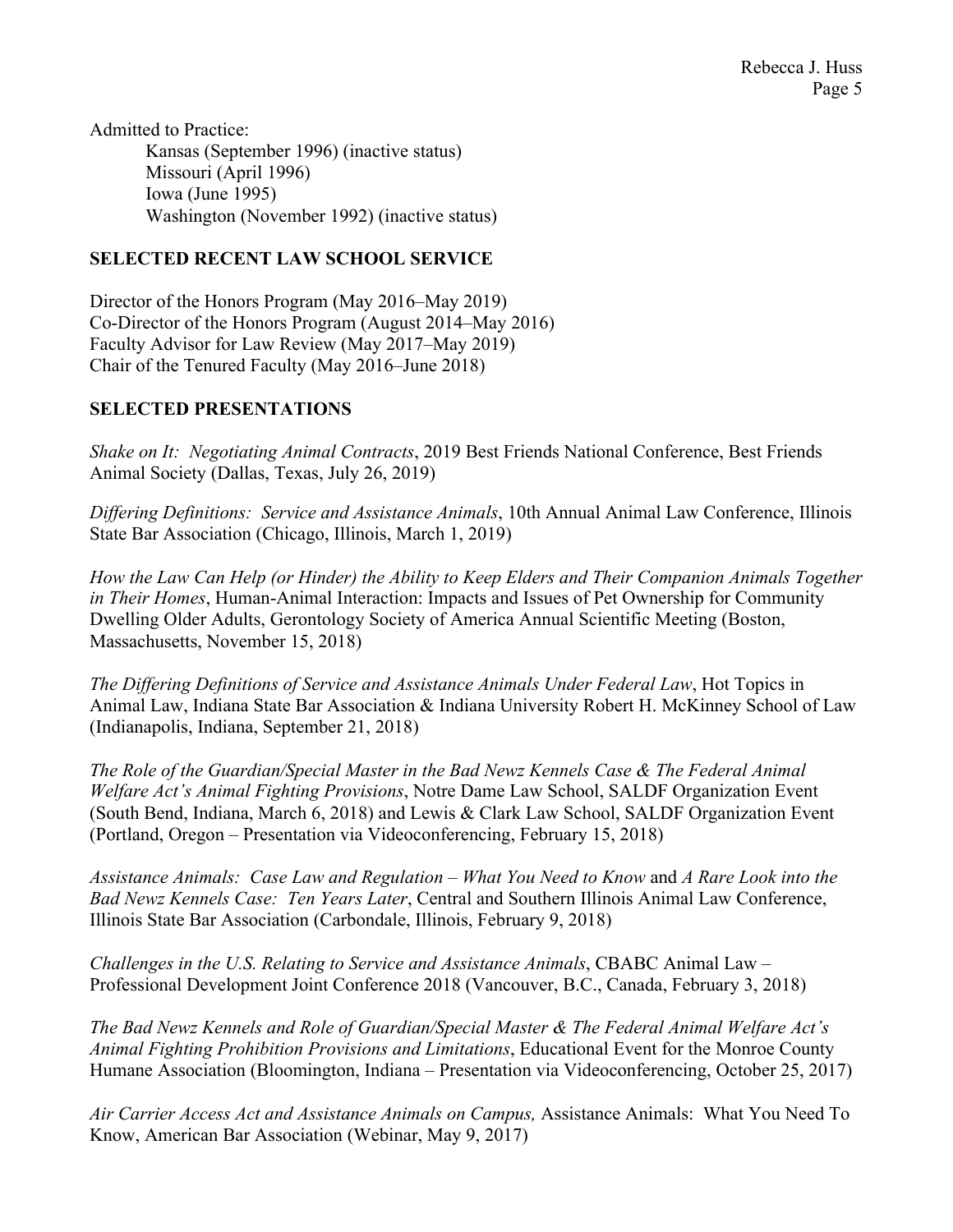*Understanding Your Role on the Board of a Non-Profit Organization,* Dive Warning: Things You Should Know Before Leaping into the Pool of a Non-Profit Board and Find Yourself Over Your Head*,*  American Bar Association, Tort, Trial and Insurance Practice Section Conference (Chicago, Illinois, April 27, 2017)

*Why Context Matters: Service and Assistance Animals*, Guest Lecturer, Animal Law Course, Indiana University Robert H. McKinney School of Law (Indianapolis, Indiana – Presentation via Videoconferencing, February 9, 2017)

*Issues Relating to Service Animals in Schools: What Happens After the Decision in Fry v. Napoleon Community Schools*, Animals as Living Accommodations, American Association of Law Schools Annual Meeting (San Francisco, California, January 6, 2017)

*Civil Asset Forfeiture and Cost of Care Assessments Under the Animal Welfare Act*, Relocating Animals Under the AWA, AWA at Fifty Conference, Harvard Animal Law & Policy Program (Cambridge, Massachusetts, December 3, 2016)

*Indiana Hot Topics and Service Animals in Schools*, 2nd Annual Animal Law Summit: Hot Topics Across North America (Seattle, Washington – Presentation via Videoconferencing, August 12, 2016)

*Context Matters: Service and Assistance Animals Under Federal Law*, Animal Law Caucus Meeting, American Association of Law Libraries Annual Meeting (Chicago, Illinois, July 17, 2016)

*A Conundrum for Animal Activists: Can or Should the Current Legal Classification of Certain Animals Be Utilized to Improve the Lives of All Animals?*, Animal Law: Theory & Context, The Law & Society Annual Meeting, Chair and Presenter (Seattle, Washington, May 31, 2015)

*Legal Issues Relating to Animals in Educational Environments*, Research on Human-Animal Interactions in Education Settings, MARS Petcare & WALTHAM**®** (Washington, D.C., May 27, 2015)

*Legal Issues and Policy Implications*, Animal-Assisted Interventions in Special Populations, *Eunice Kennedy Shriver* National Institute of Child Health and Human Development, MARS Petcare & WALTHAM**®** (Rockville, Maryland, April 21, 2015)

*A Conundrum for Animal Activists: Can or Should the Current Legal Classification of Certain Animals Be Utilized to Improve the Lives of All Animals?*, The Rights of Animals, Persuasion in Civil Rights Advocacy Symposium, Michigan State University College of Law (East Lansing, Michigan, April 10, 2015)

*Emerging Issues in Animal Law and Why Context Matters: Defining Service and Assistance Animals Under Federal Law*, The Politics of Puppies: Due Process for Dogs and Case Law for Cats, The 25th Annual Convention for the National Asian Pacific American Bar Association (Kansas City, Missouri, November 8, 2013)

*Emerging Issues in Animal Law*, Valparaiso University Law School, SALDF Organization Event (Valparaiso, Indiana, October 21, 2013)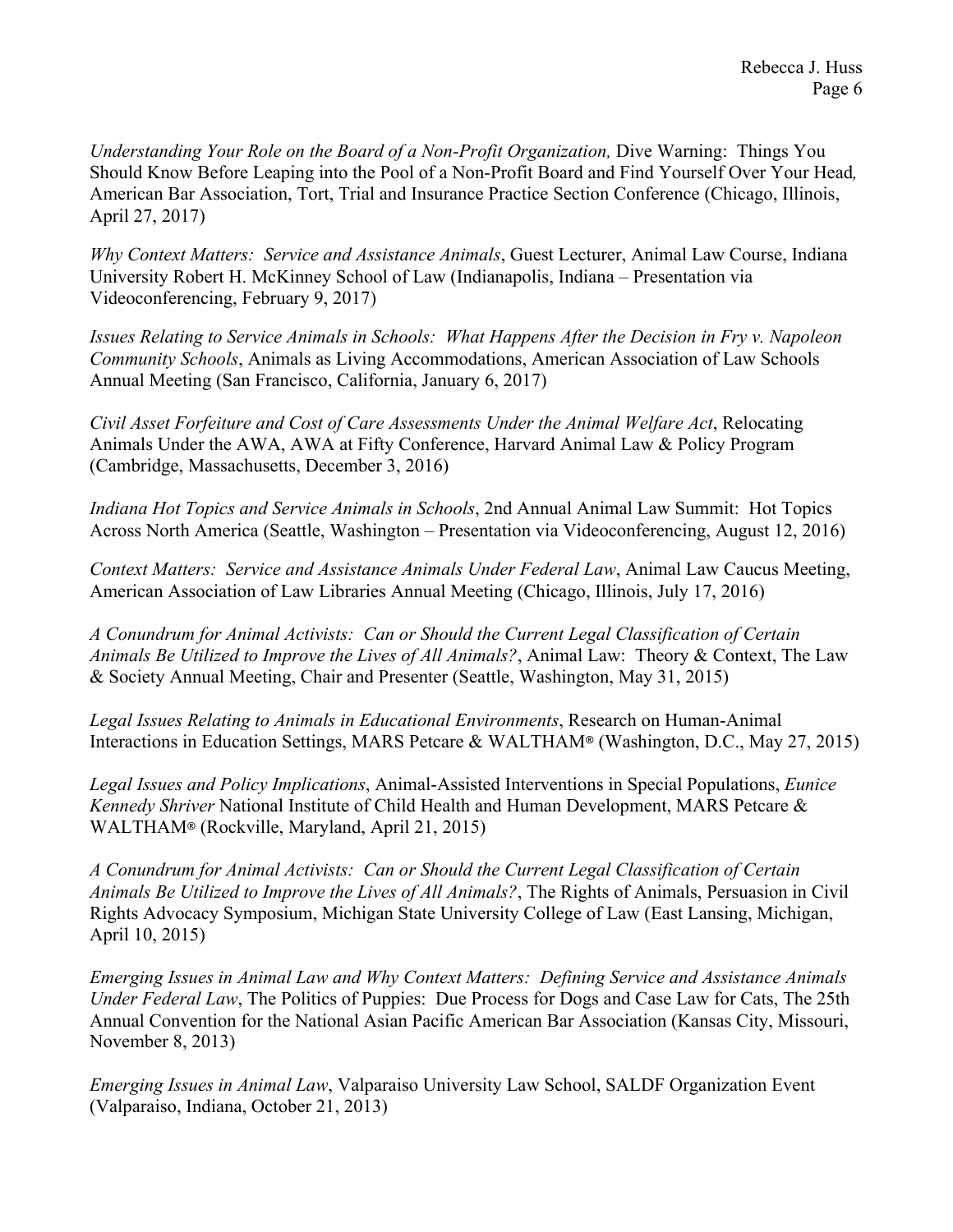*Lessons Learned: Acting as Guardian/Special Master in the Bad Newz Kennels Case*, Notre Dame Law School, SALDF Organization Event (South Bend, Indiana, October 17, 2013)

*Emerging Issues in Animal Law*, A Fresh Perspective, The 63rd Annual ORALL Meeting and Conference (Valparaiso, Indiana, October 18, 2012)

*Aging Adults and Animals: Legal Issues Relating to Living with Companion Animals*, Animal Law: Theory and Context, The Law and Society Association Annual Meeting, Chair and Presenter (Honolulu, Hawaii, June 8, 2012)

*The Intersection of Legal Issues Involving Animals and Gerontology*, Animals, Ethics & Law Symposium, University of Tennessee-Knoxville (Knoxville, Tennessee, March 3, 2012)

*Why Context Matters: Defining Service Animals Under Federal Law,* Animals in Legal Context, American Association of Law Schools Annual Meeting (Washington D.C., January 7, 2012)

*Practicing Animal Law: Why Contracts, Wills and Business Law Matter to Animals*, Standing Up for Animals: Can a Bad Economy Inspire Greater Goodness? 19th Annual Animal Law Conference at Lewis & Clark (Portland, Oregon, October 15, 2011)

*Lessons Learned: Acting as Guardian/Special Master in the Bad Newz Kennels Case*, Hudson Valley Community College (Troy, New York, September 29, 2011)

*Canines on Campus: Service Animals in Post-Secondary Institutions, Animal Law: Theory and* Context, The Law and Society Association Annual Meeting, Chair and Presenter (San Francisco, California, June 5, 2011)

*The Evolving Nature of Animal Law*, Valparaiso Organization for Learning and Teaching Seniors (Valparaiso, Indiana, May 5, 2011)

*Role of Guardian/Special Master*, "It's Our Turn to Fight for Them" Prosecuting Animal Cruelty: Dog Fighting, University of Kansas Student Animal Legal Defense Fund (Lawrence, Kansas, April 25, 2011)

*The Evolving Nature of Animal Law*, Knowing Animals: History, Strategies and Frontiers in Human/Animal Relations Initiative, Center for Advanced Study, University of Illinois at Urbana-Champaign (Urbana, Illinois, February 15, 2011)

*Service Animals in Educational Environments,* Animal Law: Theory and Context, The Law and Society Association Annual Meeting, Chair and Presenter (Chicago, Illinois, May 28, 2010)

*Service Animals in Educational Environments*, Mid-Atlantic Regional Animal Law Symposium (Baltimore, Maryland, April 9, 2010)

*The Pervasive Nature of Animal Law: How it Impacts You & Your Clients*, Indiana State Bar Association, Annual Meeting (Indianapolis, Indiana, November 6, 2009)